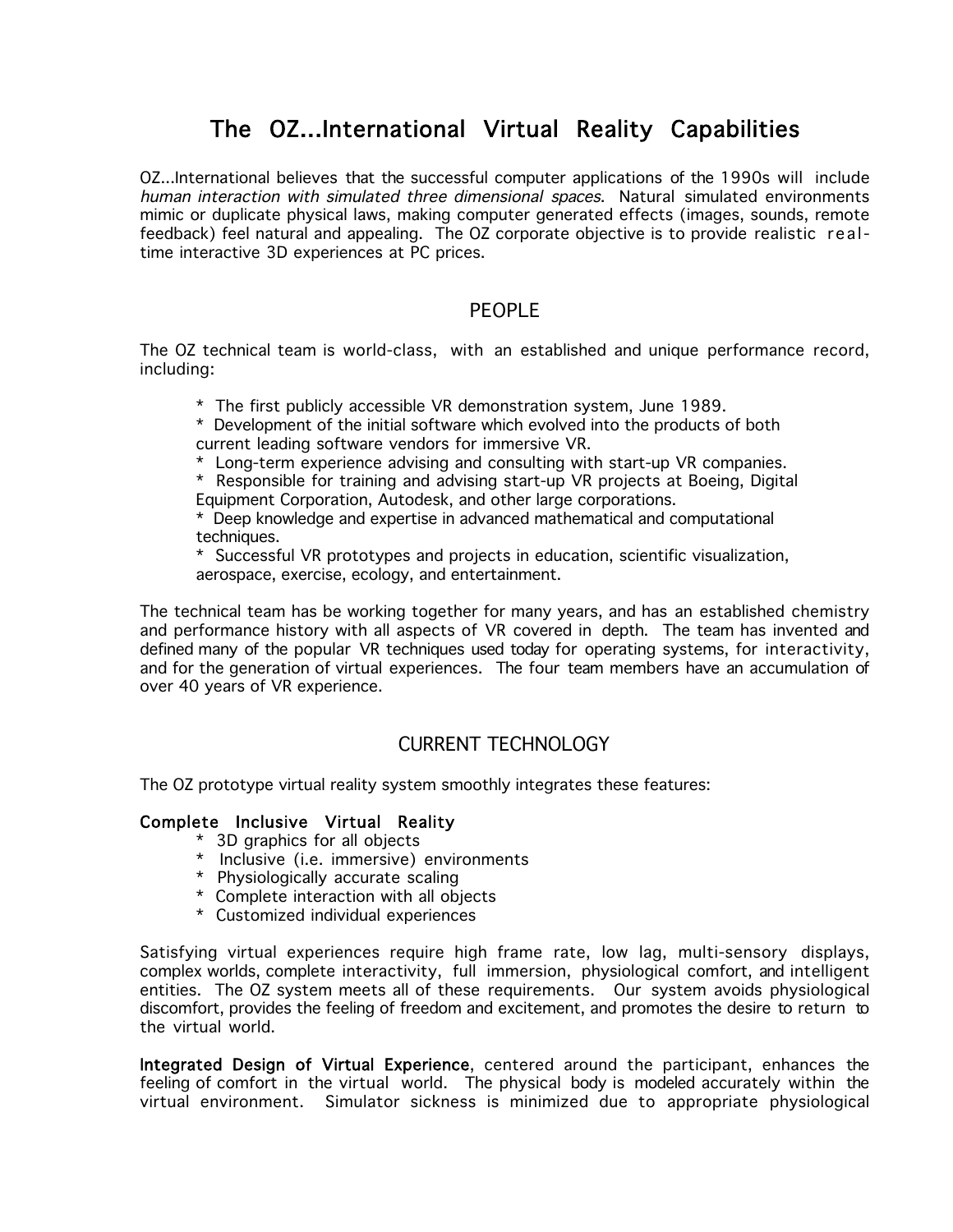constraints, cues, scaling, and expectation management. Integrating physical activity with virtual experience makes the virtual world feel good.

Multiple Participants are networked together in the same world, freely interacting with the world and with each other. The most interesting thing in a virtual world is other people. Multiple participants provide a compelling social environment which makes the virtual worlds stimulating, challenging, and fun.

Interactive Entities are creatures which act naturally in the virtual world and interact with all the participants. A virtual dinosaur, for example, can autonomously search for food while, at the same time, following a participant. When the participant moves the food in real-time, the dinosaur alters its behavior in real-time. Entities are sensitive to environmental conditions (acting differently in different situations), react conditionally (the dinosaur looks for food only when hungry), and have their own dynamic agenda (not scripted but context dependent). This amounts to real-time, interactive, participatory, 3D cartoons. Entities encourage emotional involvement, captivating interactions, and participant acceptance.

Revolutionary Software Tools and Techniques provide unparalleled capabilities for prototyping, development and performance. These tools were developed by the technical team over six years in academic and commercial research environments which led the evolution of the VR industry.

## ADVANCED TECHNOLOGY

The OZ Smart Spatial Engine is a performance breakthrough for simulated physics and dynamics modeling, providing hundreds of times more processing power than conventional workstations, placing simulated physics within the reach of the mass marketplace. This capability is applicable to all 3D computer modeling. As well, it redefines performance expectations for virtual environments.

Using proprietary technology in silicon hardware, software algorithms, and interface techniques, OZ is developing extremely efficient solutions to the critical performance problems associated with 3D graphics modeling and spatial computation. Efficient solutions to collision detection, dynamics modeling, depth-complexity in rendering, and integrated numerical, symbolic, and spatial computation make the Smart Spatial Engine a supercomputer at PC prices.

The spatial engine is an add-on accelerator which enables a computer, in real-time, to:

- \* model real world physics with hundreds of dynamics objects
- \* detect collisions and model natural responses everywhere
- \* build virtual machines which actually function
- \* accelerate graphics preprocessing
- \* scale performance at linear cost
- \* maintain accurate physical dynamics
	- for up to 1000 interacting objects, each modeled by 1000 polygons,
	- at 60 Hz display rate, for \$3K manufacturing cost.